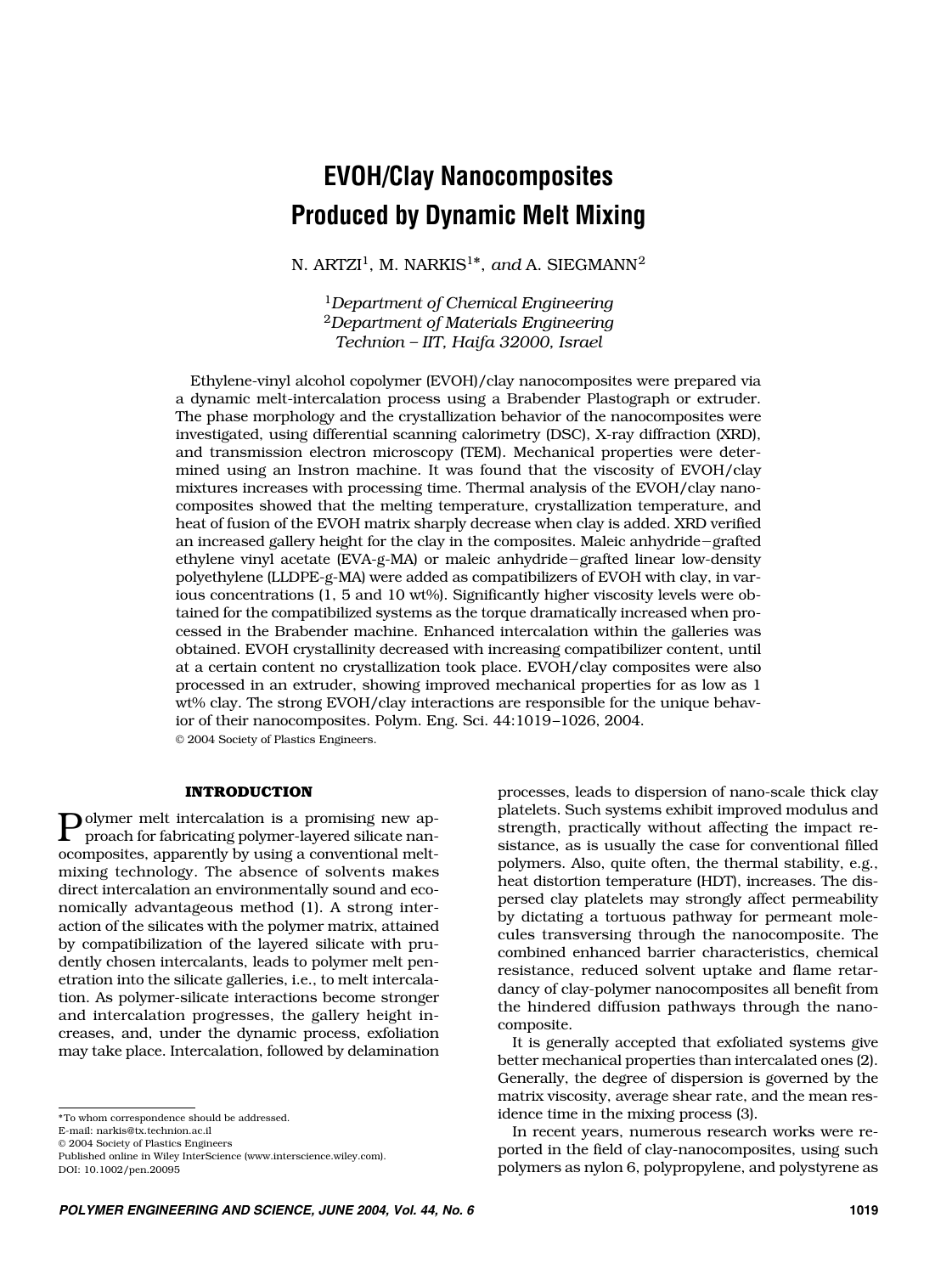matrices, and DSC, XRD, TEM, and other methods for characterization (4-16). These studies have shown higher matrix melting temperatures  $(T_m)$ , crystallization temperatures  $(T_c)$  and enthalpy values compared to the neat matrices, without any DSC evidence for the existence of a glass transition temperature  $(T_a)$ . Compatibilization is a common method to mediate and increase interaction between phases, enhancing formation of the desired morphology and the associated mechanical properties. In general, compatibilizers reduce interfacial tension, hence increasing interphase adhesion, leading to a finely dispersed morphology and stability against gross segregation. This study focuses on the influence of compatibilizers, i.e., maleic anhydride-grafted EVA, EVA-g-MA, or maleic anhydride–grafted LLDPE, LLDPE-g-MA, and processing conditions on the resulting EVOH/clay nanocomposite morphology, intercalation/exfoliation levels, and the thermal and mechanical behavior. The EVOH/clay proportion, 85/15, was selected in most of the data presented here, similar to the previous works (17, 18), to magnify the phenomena observed. Much lower clay concentrations are currently studied, aiming at the development of useful physical properties of EVOH/clay nanocomposites.

#### **EXPERIMENTAL**

### **Materials**

The EVOH (ethylene-vinyl alcohol copolymer) used in this study is a commercial product, Kuraray, Japan, consisting of 32 mole% ethylene. Two types of treated clay were used: 1) Nanomer-I.30E, an onium ion surface-modified montmorillonite mineral. The organoclay contains 70-75 wt% montmorillonite and 20-25 wt% octadecylamine. It is claimed to be designed for ease of dispersion into amine-cured epoxy resins to form nanocomposites; 2) Nanomer-I.35L, a surfacemodified montmorillonite mineral treated for EVOH resin. Both were obtained from Nanocor, Illinois, USA. Two types of compatibilizers were studied: EVA-g-MA (maleic anhydride-grafted ethylene-vinyl acetate), tradenamed Orevac, from Atofina, France; and LLDPEg-MA (maleic anhydride–grafted linear low-density polyethylene) from Mitsui, Japan. Both contain less than 2 wt% MA.

## **Preparation Methods**

Prior to melt blending, the EVOH copolymer was milled into a powder. The polymer and clay powders were dried in a vacuum oven at 80°C and 60°C, respectively, for 15 hrs. The components were dry-blended at selected ratios, and subsequently melt-mixed at 230°C at 60 rpm, in a Brabender Plastograph, equipped with a  $50 \text{ cm}^3$  cell at different mixing times (10 and  $45 \text{ min}$ utes). The melt-mixing step was also performed in a counter-rotating, intermeshing, twin-screw extruder, Brabender TSC  $42/6$  (L/D = 6; D = 42 mm). The components were melt-mixed at several temperatures (200°C and 220°C in all zones) and screw rotation

speeds (20 and 40 rpm). Filaments of the various blends produced were ground and then injection molded using an Arburg 220/150 injection molding machine, equipped with an ASTM standard mold. The injection molding machine temperature was maintained at 200°C or 220°C in all zones, and the mold at 40°C.

#### **Characterization**

The phase morphology of the blends was studied by SEM and TEM. Differential scanning calorimetry (DSC) was employed for characterizing the thermal behavior of the composites. The layered structure of the clay was examined by XRD. Tensile properties of injection molded "dogbone" specimens were determined using an Instron machine.

#### **RESULTS AND DISCUSSION**

Intercalation and/or delamination of clay in the presence of EVOH can be accomplished by melt-mixing in a Brabender Plastograph. *Figure 1* shows the mixing torque as a function of mixing time for 85/15 EVOH/ clay systems, for two types of clay, treated (1.30E) and untreated. Under the dynamic mixing conditions, the gradual viscosity increase reflects on the fracturing of the organoclay particles into small aggregates and also between lamina, followed by a delamination process, eventually leading to blending of thin platelets into the EVOH matrix. Under static "blending" conditions, i.e., prolonged heating without shearing, intercalation is the dominant step (19-21). However, under dynamic conditions, delamination, in addition to intercalation, may be a major step, with a suggested onion-like delamination characteristic behavior for highly interacting clay/matrix systems. *Figure 1* shows that the viscosity



*Fig. 1. Brabender plastograms of 85/15 EVOH/I.30E clay blends at 230°C and 60 rpm.*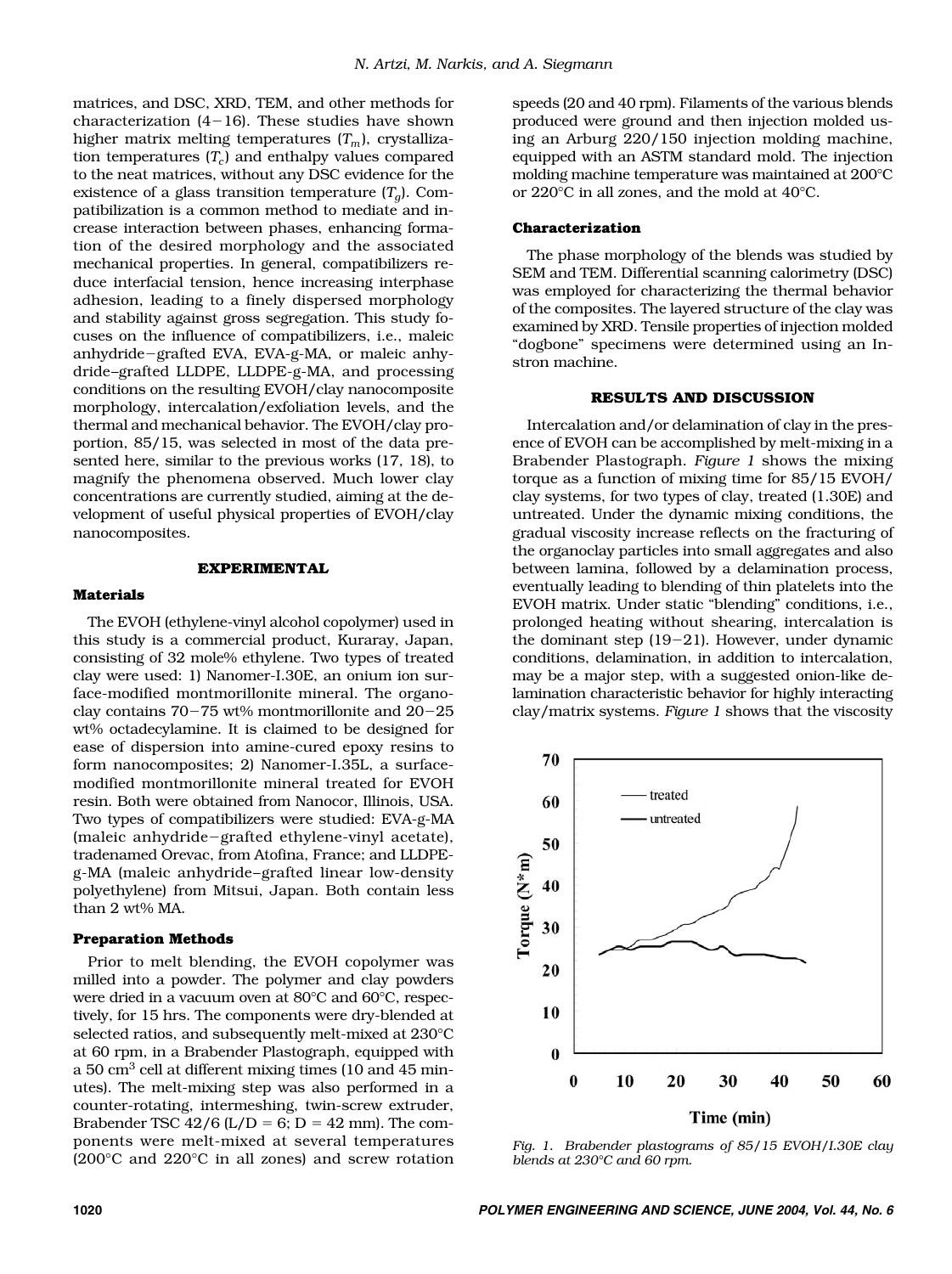of the composite with the untreated clay is almost constant, implying that the clay particles stay practically intact, behaving as regular filler particles. However, the viscosity of the system with treated clay rises because of fracturing processes, formation of new surfaces, and additional interaction with the EVOH matrix. When a continuous-platelet network is established, flow mechanisms such as plug flow, slip at the wall phenomena, and even mechanical fracturing of the hot mass in the mixing cell are taking place (22).

*Figure 2* depicts X-ray diffraction patterns for the neat EVOH, treated clay, and the composites of 85/15 EVOH/treated clay, which were processed for 10 and 45 min at 230°C. The basal reflections, characteristic of the virgin treated clay (2 $\theta$  = 3.58°, 8.12°; d<sub>(001)</sub> = 2.46 nm) and the neat polymer ( $2\theta = 10.78^{\circ}$ ,  $20.1^{\circ}$ ,  $21.24^{\circ}$ ), are included in the diffraction pattern. As a result of the melt-mixing process, for the EVOH/treated clay system, the characteristic peaks of the treated clay shift to lower degrees (2 $\theta$  = 2.7°, 5.5°, 8.34°; d<sub>(001)</sub> = 3.26 nm) and (2 $\theta$  = 2.72°, 5.42°, 8.12°; d<sub>(001)</sub> = 3.25 nm) for 10 and 45 min, respectively, which is attributed to intercalation. That is, a 10-min processing duration is a sufficient time for intercalation to occur. Further mixing may thus lead to a better dispersion of the already intercalated clay.

*Figure 3* shows TEM images of EVOH containing 5 and 15 wt% clay of both types, I.30E and I.35L-clay. The light gray area is the EVOH matrix and the darker regions are made up of the silicate layers. Both intercalated and delaminated regions can be seen. The intercalated regions (*Figs. 3a*, *c*, *d*) have a microstructure

similar to that of the treated clay (periodical ordered structure), but the interlayer distance is expanded to 3-4 nm, which is compatible with the XRD results. However, some of the silicate layers were exfoliated into nanometer layers and randomly dispersed in the polymer matrix via the dynamic melt-mixing (*Figs. 3a*, *b*, *c*). The blends exhibit mixed morphology, i.e., intercalated and delaminated. The exfoliated structure is more evident at the lower clay content for both clay types (*Figs. 3a*, *b* compared to *Figs. 3c*, *d*), as expected. However, the blend containing 5 wt% L-clay (*Fig. 3b*) shows regions of fully exfoliated structure.

EVOH/clay composites were also processed in an extruder. The residence time in the extruder was several minutes; therefore, the torque is constant with mixing time. However, the blends' torque level is significantly higher than that of neat EVOH in most of the blending conditions used. Moreover, the torque level has reached the allowed force limit; therefore the highest clay content used was 1 wt%. Higher loadings could cause severe damage to the machine. In order to explore the effect of residence time on the composites formed, the composites were reinserted into the extruder for three successive passes. Even after the first pass, the torque was very high, implying that clay particles were still being exfoliated.

The X-ray diffraction patterns of EVOH containing 0.5 wt% 1.35L clay processed at 200°C and 40 rpm do not show a characteristic basal reflection (*Fig. 4*), which is indicative of an exfoliated structure. Owing to the high interaction level between the polar EVOH and the treated clay, under high levels of shear stress in



*Fig. 2. X-ray diffraction patterns of neat I.30E clay, neat EVOH and 85/15 EVOH/I.30E clay blend, prepared by 10 and 45 min of mixing in the Brabender cell, at 230°C.*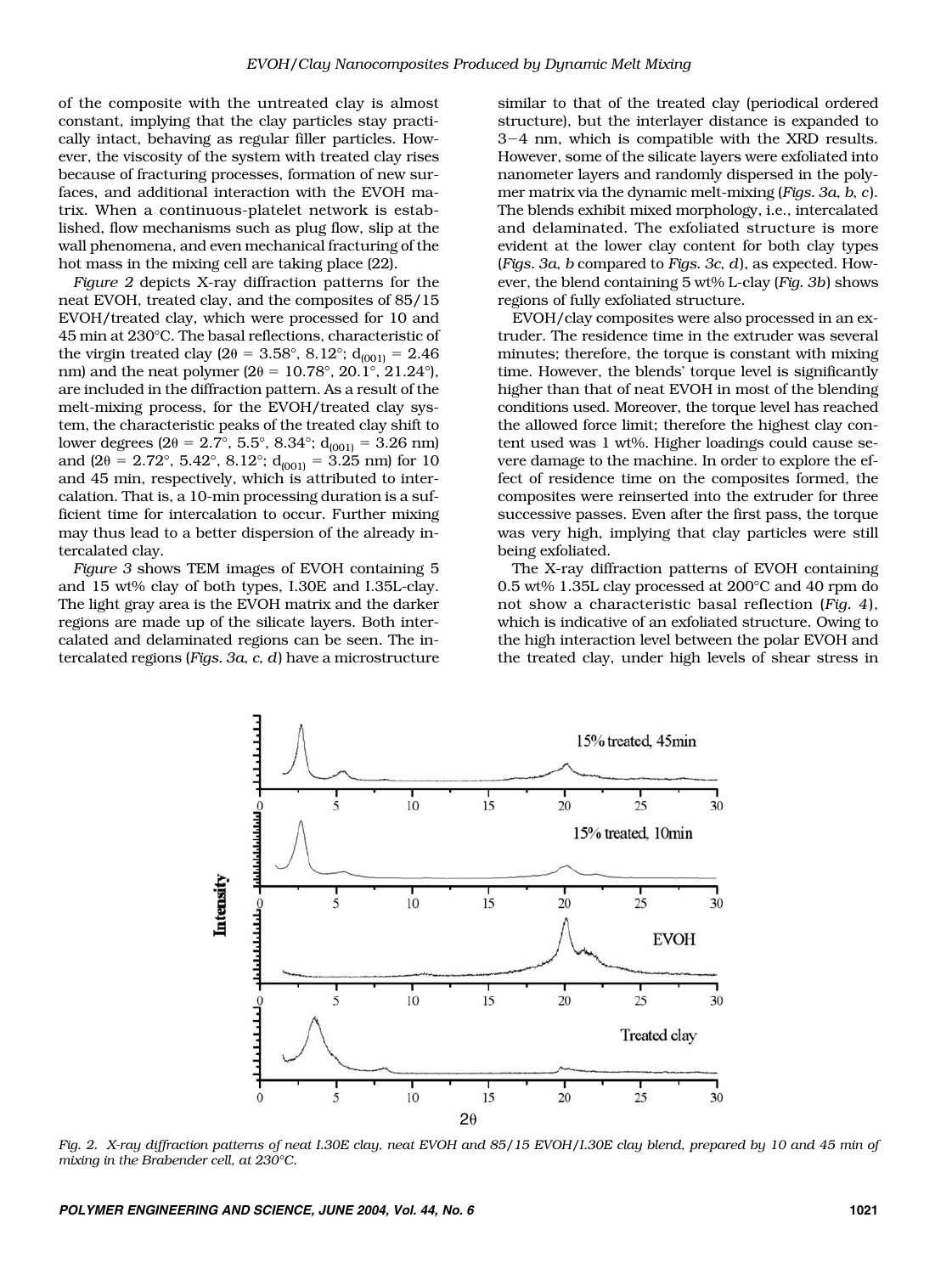

*Fig. 3. TEM micrographs of EVOH blends prepared by mixing in the Brabender cell, at 230°C (bar = 50 nm): (a) [95/5 EVOH/I.35L clay], (b) [95/5 EVOH/I.30E clay], (c) [85/15 EVOH/I.30E clay], (d) [85/15 EVOH/I.35L clay].*



*Fig. 4. X-ray diffraction patterns of neat I.35L clay, and EVOH containing 0.5 wt% clay after three successive passes in the extruder at 200°C and 40 rpm and injection molding.*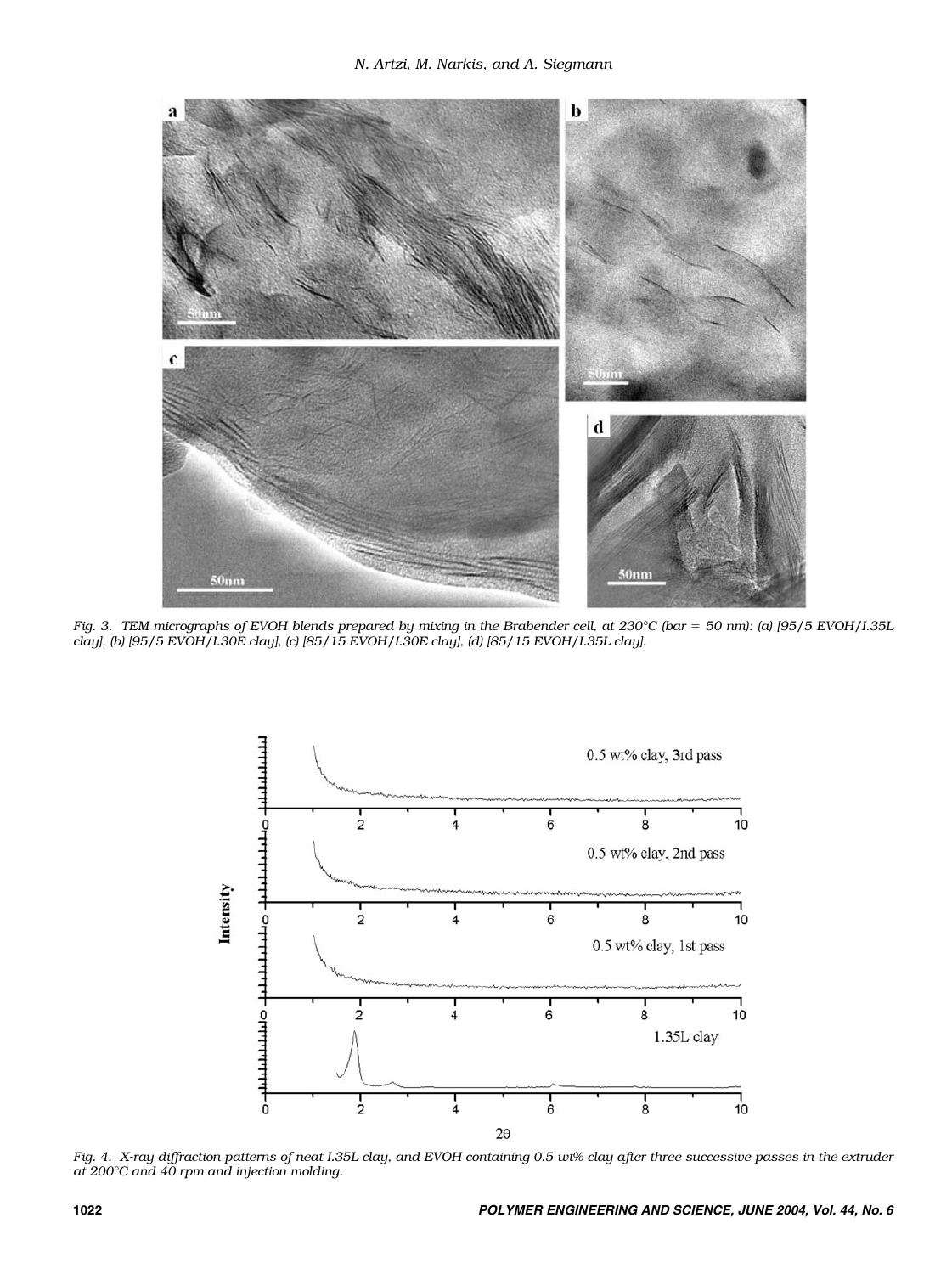the extruder, dispersion of individual platelets can be achieved. A typical stress-strain diagram for EVOH and clay processed at 200°C is shown in *Fig. 5*. At a processing temperature of 200°C, regardless of clay type or content, the strength and modulus were substantially increased relative to neat EVOH without significant variation in toughness or impact strength as measured by the standard Izod test. Modulus and yield strength improvement upon the addition of only 0.5 wt% 1.35L clay reached 40% and 30%, respectively, which is significant for that low clay content.

In summary, in highly interacting systems, in addition to a fracturing process of the clay particles, an onionlike delamination process is suggested, as schematically illustrated in *Fig. 6*. External platelets are subjected to dynamic high shear forces, which ultimately cause their delamination from the stack of layers building the original clay particle. Depending on the processing conditions and clay content, the morphology obtained can be mixed intercalation and exfoliation or complete exfoliation.

In an attempt to further improve the interaction level between the EVOH matrix and the clay tactoids, and simultaneously increase the level of intercalation and exfoliation, different compatibilizers were added, i.e., EVAg-MA and LLDPE-g-MA (23). *Figure 7* shows the mixing torque as a function of mixing time for the systems containing EVA-g-MA as a compatibilizer. The plastograms are affected by the EVA-g-MA content and show an abrupt torque upturn. The viscosity of EVA-g-MA containing 15 wt% clay (without EVOH) is low and decreases slightly with time. However, adding 5 and 10 wt% EVAg-MA to the EVOH/clay system shortens the time for the torque to rise. The neat EVOH, neat EVA-g-MA, and blends containing the same amounts of EVA-g-MA (without clay, not shown here) show a stable constant torque as a function of mixing time. The sharp torque decrease seen after 40 min of mixing when 10 wt% compatibilizer was incorporated, in the presence of 15 wt% clay, is a result of mechanical grinding into powder of the hot mass under the dynamic mixing conditions. The viscosity of LLDPE-g-MA containing 15 wt% clay is also low and decreases with time, as for EVA-g-MA (not shown here). The same trend of torque upturn is noticed after shorter times by comparison with the reference 85/15 EVOH/ clay blend. However, the torque decrease is seen already for the 5 wt% compatibilizer (compared to 10 wt% in the former case). The blends containing different amounts of compatibilizer based on LLDPE in the absence of clay (not shown here), showed constant torque values with time, similar to the EVA-g-MA compatibilizer systems. Although LLDPE-g-MA viscosity is similar to that of neat EVOH and therefore higher than that of EVA-g-MA, the blends containing the same amounts of compatibilizers exhibited lower torque values when LLDPE-g-MA was used. Overall, the gradual viscosity increase, which is more pronounced in the presence of the compatibilizers, is indicative of more fracturing of the clay particles.

*Figure 8* shows the X-ray diffraction pattern of neat clay, 85/15 EVOH/clay, and blends containing EVAg-MA as compatibilizers. The increase in the clay basal spacing in the presence of EVOH is higher for the compatibilized systems, and is more significant for larger compatibilizer amounts. The neat clay shows a characteristic peak at  $2\theta = 3.58^{\circ}$  (d<sub>001</sub> = 25Å). The incorporation of 15 wt% clay into EVOH has resulted in an intercalated structure with a gallery spacing of 32Å



*Fig. 5. Stress-strain curves of EVOH containing 0.5 wt% I.35L clay after three successive passes in the extruder at 200°C and 40 rpm and injection molding.*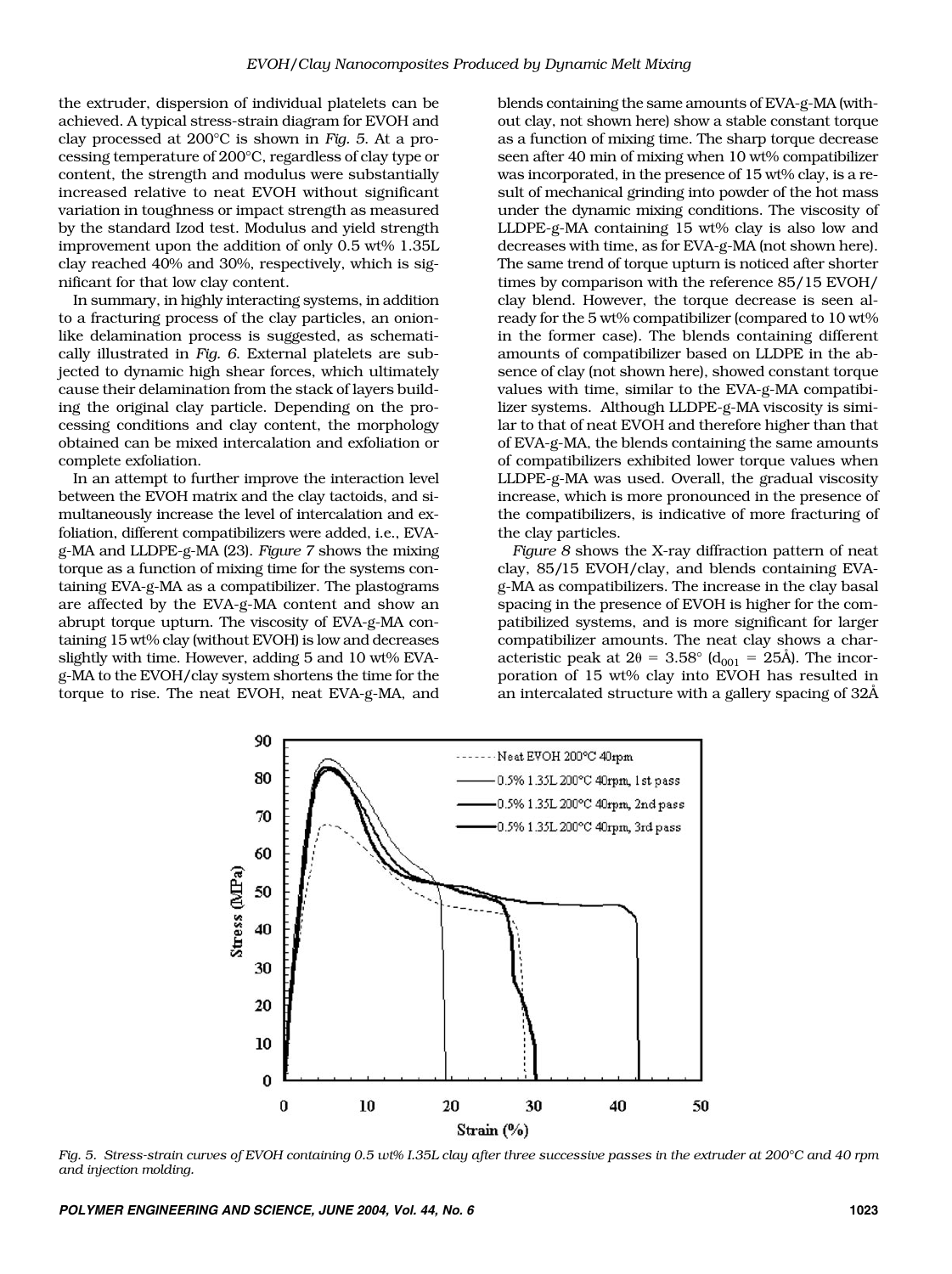





*Fig. 6. Schematic description of clay fracturing and an onionlike delamination process, where thin platelets peel off and blend into the matrix: (a) before intercalation and/or delamination process, (b) intercalation and clay fracturing, (c) advanced delamination process.*

 $(2\theta = 2.72^{\circ})$ . Reference samples of 85/15 EVA-g-MA/ clay and 85/15 LLDPE-g-MA/clay were examined to characterize the tendency of each compatibilizer by itself to intercalate, showing significantly different gallery heights of 42 and 29Å, respectively. The EVOH/ clay systems containing 1, 5 and 10 wt% EVA-g-MA exhibit characteristic peaks at 2.6, 2.5 and 2.3 $^{\circ}$  (d<sub>001</sub> = 33, 35 and 38Å), respectively. The gallery heights of the corresponding blends containing LLDPE-g-MA (not shown here) are 34, 35 and 38Å, respectively, same as obtained for the EVA-g-MA. Although EVA-g-MA itself tends to intercalate more than LLDPE-g-MA and more than EVOH, the final gallery heights were similar for the two compatibilizers. When EVA-g-MA is added, there may be a competition between the compatibilizer and the EVOH regarding the intercalation process. Therefore, in this case, probably EVA-g-MA is also intercalated and more EVOH remains outside the galleries compared to the content of EVOH outside when LLDPEg-MA is used.

The thermal behavior of EVOH is strongly affected by the presence of the clay and processing conditions (see *Table 1*). Polymer chains attached to the platelets are partially hindered from taking part in the flow process, and their crystallization process is also hindered. Thus, the platelets affecting the crystallization process are both those in the intercalated particles and those already dispersed. EVOH containing 15 wt% I.30E clay that was melt-mixed in a Brabender Plastograph for 10 min shows a  $T_m$  of 178.9°C, similar to the neat EVOH (179.6°C), but a lower enthalpy value,  $72.2 \text{ mJ/g}$  (normalized to EVOH content), compared to 82.7 mJ/g for the neat EVOH. After 45 min of mixing, much lower melting temperature and enthalpy values, 159.5°C and 55.5 mJ/g respectively, are found. These results differ from reports on other systems (9, 19, 20). The crystallization process in the presence of clay particles, especially clay nano-platelets, generates smaller EVOH crystals, having a lower melting temperature. Probably, the clay plays a role of a "low-quality nucleating agent," which in addition hinders the crystallization process, owing to its high interaction level with EVOH.

Significant changes in the EVOH melting behavior are observed when compatibilizers are added (*Table 1*), which are more significant for higher amounts of compatibilizer. The thermal characteristics of EVOH containing different amounts of EVA-g-MA, without clay, are similar to those of the neat EVOH (not shown here). When clay is incorporated, the melting temperatures (*Tm*) of 84/15/1 and 80/15/5 EVOH/clay/EVA-g-MA (166°C and 160°C, respectively) are higher compared to that of the uncompatibilized 85/15 EVOH/clay blend (156°C). However, the reduction of the melting temperature compared to the neat EVOH (180°C) is significant. Interestingly, at 10 wt% EVA-g-MA, no melting peak is observed, indicating the absence of crystalline phase in this case. The reduced crystallinity, as presented by the heat of fusion, is also higher for the blends containing 1 and 5 wt% compatibilizer compared to the uncompatibilized blend (41, 34 and 32 m W/g, respectively).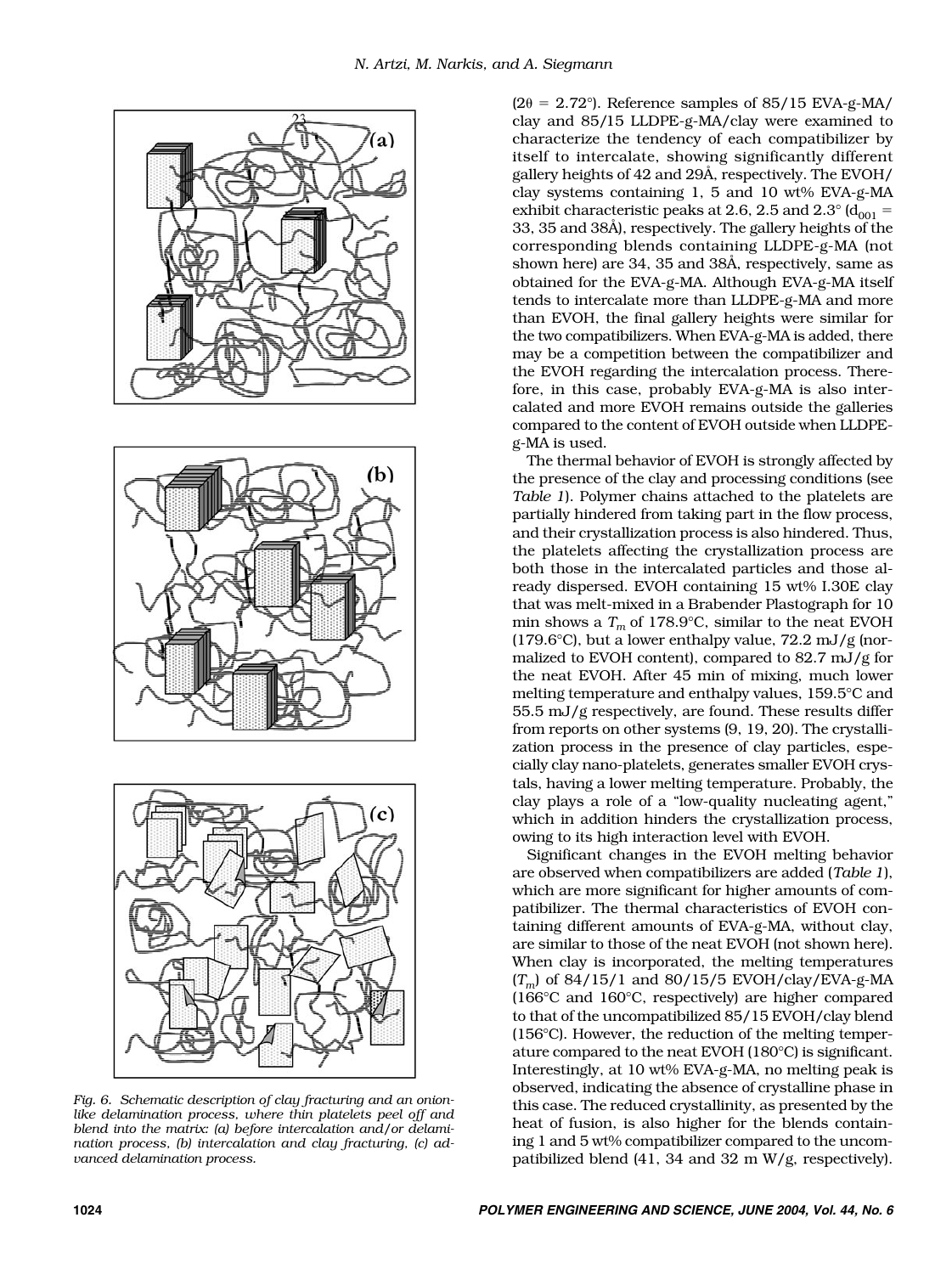

*Fig. 7. Brabender plastograms of EVOH/I.30E clay systems containing EVA-g-MA, at 230°C and 60 rpm.*

Similar trends were observed for the crystallization process. The 84/15/1 EVOH/clay/LLDPE-g-MA blend showed less interruption to the EVOH crystallization process; however, when 5 wt% LLDPE-g-MA was used, the interruption was significant, and for 10 wt% LLDPEg-MA, no crystallization occurred. This stems from the high interaction levels developed between the EVOH and the clay in the presence of the compatibilizers; thus, ultimately, EVOH segments cannot crystallize. Moreover, the intercalation level increases for higher

compatibilizer contents; therefore, more delamination and exfoliation occur, resulting in more dispersion of single platelets, which further reduces crystallization.

When only 1 wt% of clay was incorporated, although an exfoliated structure was obtained (after extrusion and injection molding), no interruption to the EVOH crystallization process was obtained. Thus, EVOH thermal behavior is greatly affected by the clay content and processing conditions. Competition results between the clay reinforcing effect and the deterioration of



*Fig. 8. X-ray diffraction patterns of EVOH/I.30E clay systems containing EVA-g-MA.*